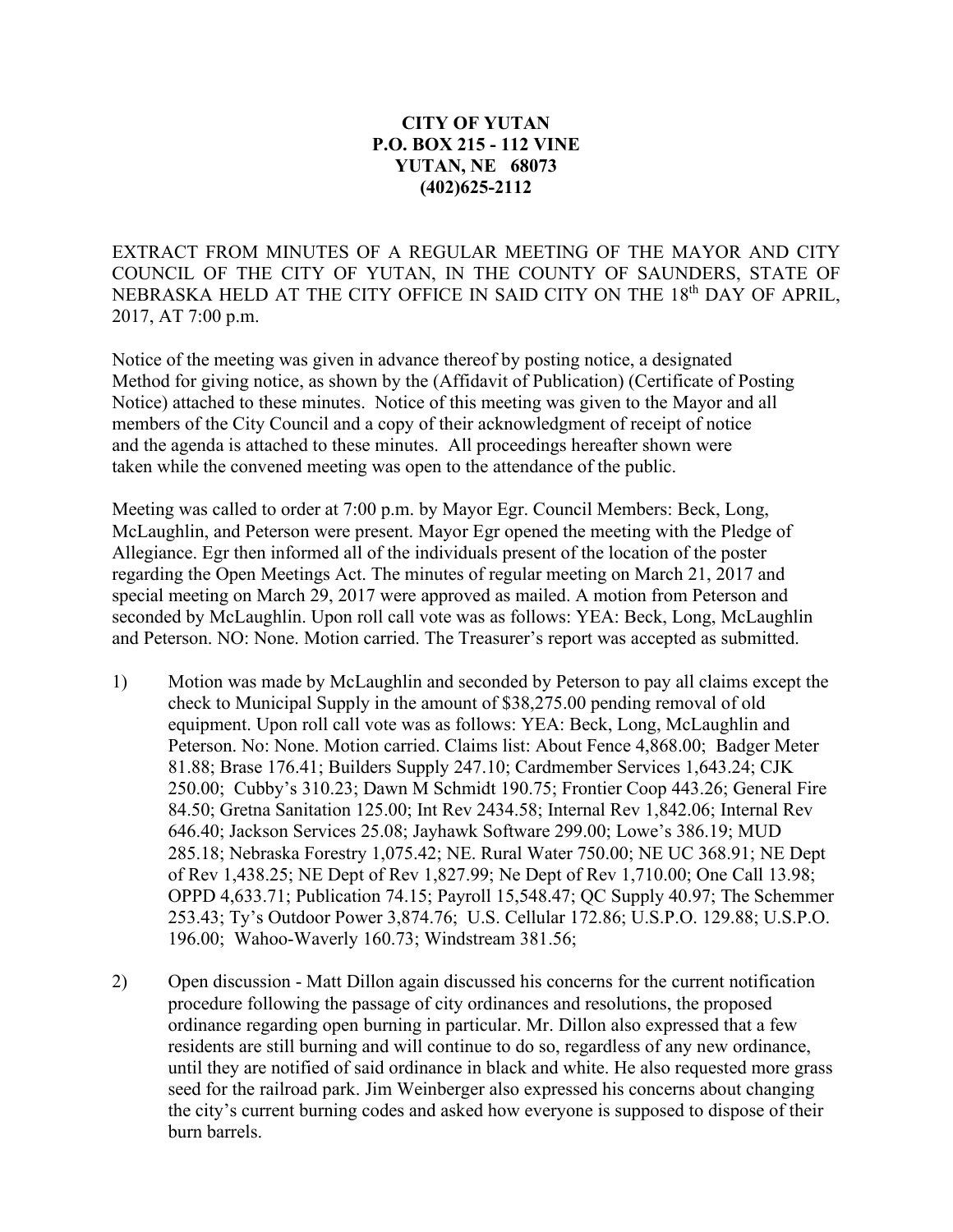- 3) Building permit #1462 was submitted. A motion was made by McLaughlin and seconded by Long to approve permit #1462 as submitted. Upon roll call vote was as follows. YEA: Beck, Long, McLaughlin and Peterson. NO: None. Motion Carried.
- 4) Supervisors Reports were given. Clerk mentioned that Pet Clinic will be held April 22<sup>nd</sup> at Firehall from 9-11. Garage sales will be June 3rd. Please notify the office before May  $25<sup>th</sup>$  to be put on the list. City clean-up will be held on June  $10<sup>th</sup>$ .
- 5) ORDINANCE NO. 725—3<sup>rd</sup> reading—AN ORDINANCE AMENDING THE CITY OF YUTAN CHAPTER 8, SECTION 8-208 OF MUNICIPAL CODE BOOK AND AMENDING ORDINANCE 454 ADOPTED ON APRIL 18, 1995 REGARDING OPEN FIRES; WHEN ALLOWED. TO READ AS FOLLOWS: First Reading approved 2.21.2017, second reading was approved 3.21. 2017. A motion was made by Long and seconded by McLaughlin to table Ordinance #725 until a location for a compost pile is decided upon and the fire chief has clarified open burn rules. Upon roll call vote was as follows: YEA: Beck, Long, McLaughlin and Peterson. NO: None. Motion carried.
- 6) ORDINANCE NO. 726—2nd reading—AN ORDINANCE AMENDING THE CITY OF YUTAN COMPREHENSIVE PLAN ADOPTED BY REFERENCE PURSUANT TO THE YUTAN MUNICIPAL CODE BY CHANGING THE CURRENT COMPREHENSIVE PLAN AND ESTABLISHING NEW LONG-RANGE FUTURE GROWTH PLANS FOR THE CITY OF YUTAN, CHAPTER 10, ARTICLE 1 OF THE CITY OF YUTAN MUNICIPAL CODE; TO PROVIDE FOR THE REPEAL OF ANY ORDINANCE IN CONFLICT THEREWITH; TO PROVIDE FOR THE EFFECTIVE DATE THEREOF; AND TO ORDER THE PUBLICATION OF THE ORDINANCE IN PAMPHLET FORM. First reading approval 3.21.2017. A motion was made by Long and seconded by McLaughlin to approve the second reading of Ordinance #726. Upon roll call vote was as follows: YEA: Beck, Long, McLaughlin and Peterson. NO: None. Motion carried.
- 7) Update on Yutan Trail Clerks office is still working on timeline for trail. Council would like to have a town hall meeting regarding the decision on proceeding with project or not. Clerk was asked to contact NDOR representative for a meeting with council prior to town hall meeting.
- 8) A motion was made by Long and seconded by McLaughlin to approve the final updates to employee handbook. Upon roll call vote was as follows: YEA: Beck, Long, McLaughlin and Peterson. NO: None. Motion carried.
- 9) Utilities Superintendent informed council that a rough approximation for a booster pump station to be installed on  $5<sup>th</sup>$  Street is anywhere from \$175,000 to 200,000. He also stated that a quick decision regarding implementation of a remedy is necessary.
- 10) Yutan Clean-up will be held on June  $10^{th}$  from 8-12 or until dumpsters are full. Some of the items that are not allowed are TV's, batteries, tires, computer monitors and paint.
- 11) City will be advertising for bids on manhole rehabilitation project needed to fix sewer infiltration problems.
- 12) A motion was made by Long and seconded by Peterson to approve the purchase of 20